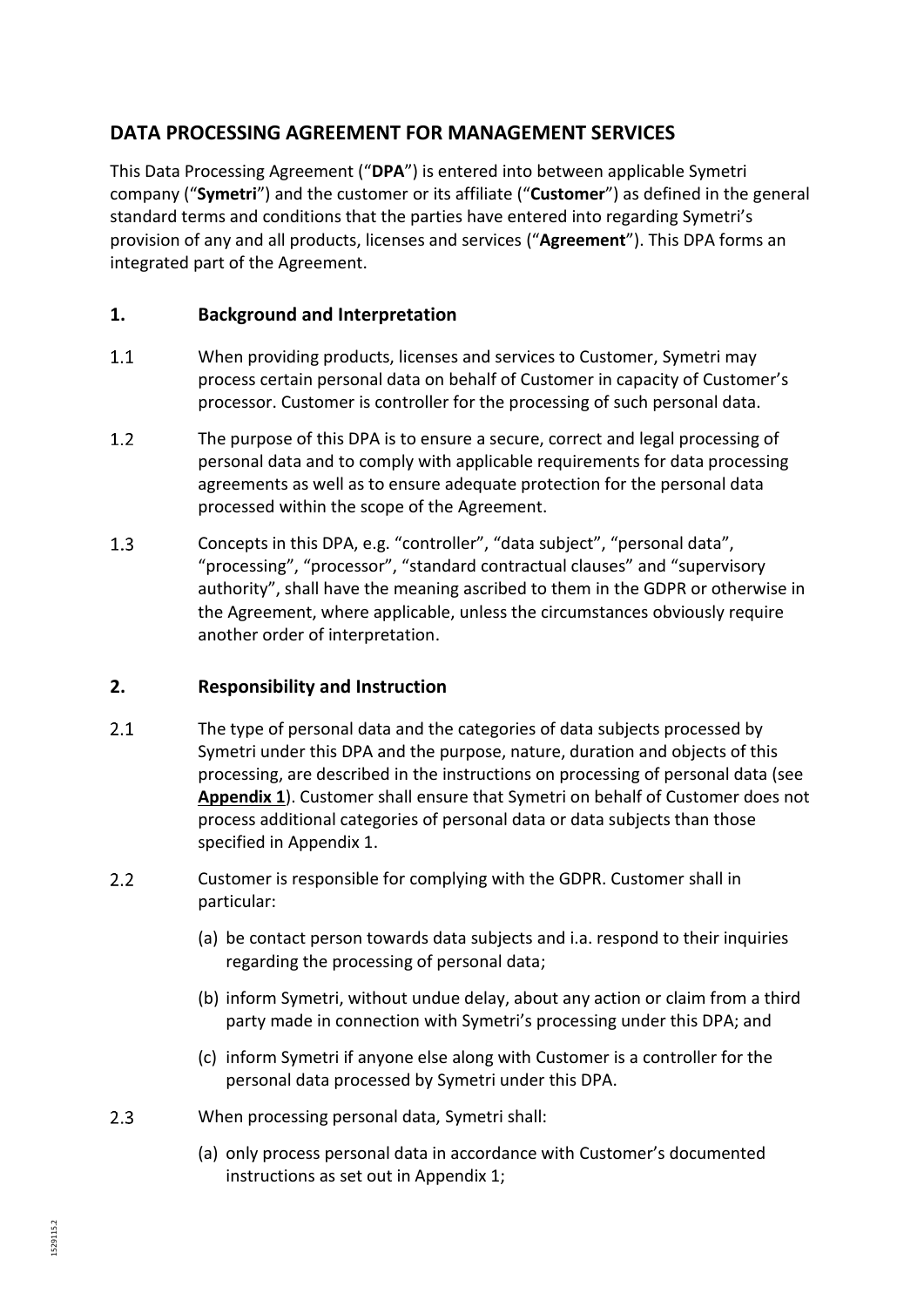- (b) ensure that persons authorised to process the personal data have committed themselves to confidentiality or are under an appropriate statutory obligation of confidentiality;
- (c) implement all technical and organisational measures set out in Article 32 of the GDPR in the manner set out in section [3](#page-2-0) below;
- (d) respect the conditions referred to in paragraphs 2 and 4 of Article 28 of the GDPR for engaging a sub-processor;
- (e) taking into account the nature of the processing, assist Customer by appropriate technical and organisational measures, insofar as it is possible, for the fulfilment of Customer's obligation to respond to requests for exercising the data subject's rights laid down in Chapter III of the GDPR;
- (f) assist Customer in ensuring compliance with the obligations pursuant to Articles 32-36 of the GDPR, taking into account the nature of the processing and the information available to Symetri;
- (g) at the choice of Customer, delete or return all the personal data to Customer after the end of the provision of each of the products, licenses and services, and delete existing copies, unless EU law or applicable national law of an EU Member State requires storage of the personal data; and
- (h) make available to Customer all information necessary to demonstrate Symetri's compliance with its obligations under Article 28 of the GDPR, and enable and contribute to audits, including inspections, conducted by Customer or another auditor mandated by Customer and accepted by Symetri. Such information shall be provided by Symetri without undue delay, subject to Customer, within reasonable time in advance, specifying the scope of information to be provided. When conducting the audits, Customer shall undertake confidentiality and follow Symetri's security regulations at the site or the technical space where the inspection is carried out, without risking to restrict Symetri's business or the protection for information regarding Symetri's other customers.
- $2.4$ Symetri shall notify Customer within reasonable time if, in Symetri's opinion, an instruction infringes the GDPR. If Customer does not provide Symetri, within reasonable time from notification, with further instructions, Symetri may implement measures that Symetri considers necessary in order to comply with the GDPR.
- $2.5$ Regardless of what is stated in this section [2,](#page-0-0) processing may also be conducted if such processing is required by EU law or under the national law of an EU Member State, which Symetri or its sub-processors are subject to. In such event, Symetri or sub-processor shall inform Customer of the legal requirement before processing personal data, unless prohibited by law or on important grounds of public interest.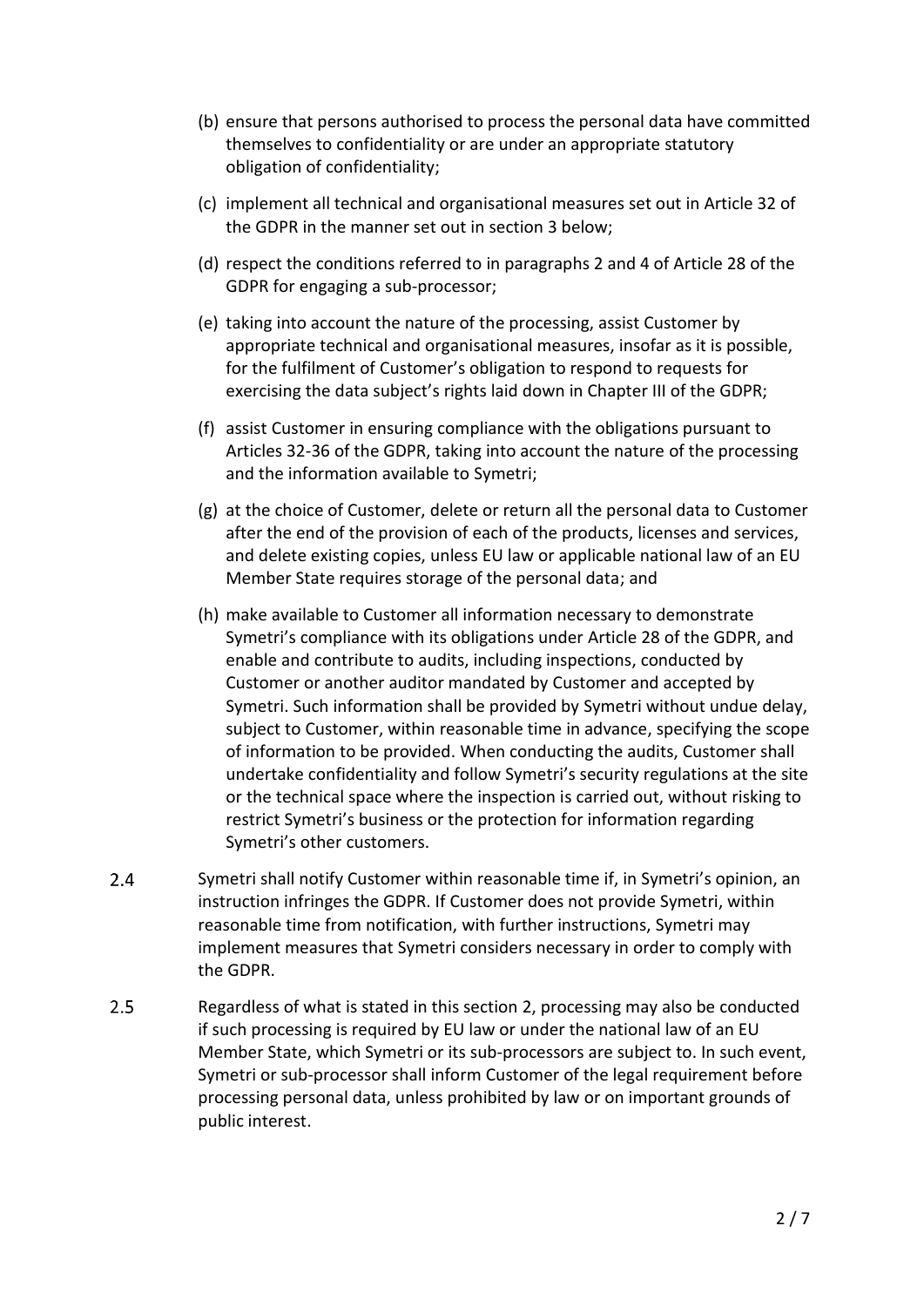#### <span id="page-2-0"></span>**3. Security**

- $3.1$ Symetri shall implement technical and organisational security measures in order to protect the personal data against destruction, alteration, unauthorised disclosure and unauthorised access. The measures shall ensure a level of security that is appropriate taking into account the state of the art, the costs of implementation, the nature, scope, context and purpose of the processing as well as the risks of varying likelihood and severity for the rights and freedoms of natural persons. Symetri may amend its technical and organisational measures from time to time.
- $3.2$ Symetri shall notify Customer of accidental or unauthorised access to personal data or any other personal data breach without undue delay after becoming aware of such data breach and pursuant to Article 33 of the GDPR. Such notification shall not in any manner imply that Symetri has committed any wrongful act or omission, or that Symetri shall become liable for the personal data breach.
- $3.3$ If Customer during the term of this DPA requires that Symetri takes additional security measures, Symetri shall as far as possible meet such requirements provided that Customer pays and takes responsibility for any and all costs associated with such additional measures.

#### **4. Sub-processors and Transfers to Third Countries**

- $4.1$ Customer hereby grants Symetri with a general authorisation to engage subprocessors. Sub-processors are listed in the list of sub-contractors (see **Appendix 2**). Symetri shall enter into a data processing agreement with each subprocessor, according to which, the same data protection obligations as set out in this DPA, are imposed upon the sub-processor.
- $4.2$ Symetri shall inform Customer of any intended changes concerning the addition or replacement of sub-processors, thereby giving Customer the opportunity to object to such changes. Such objection shall be made in writing and within thirty (30) calendar days after Symetri has informed Customer about the intended changes. If Customer objects to Symetri engaging a sub-processor and i) the parties cannot agree, within reasonable time, on the new sub-processor's engagement in the processing of personal data; or ii) Symetri can demonstrate that Symetri is not able to provide the products, licenses and/or services under the Agreement, without the engagement of the sub-processor, either party has the right to terminate the Agreement in whole or in part with immediate effect.
- $4.3$ In case Symetri, or its sub-processors, transfer personal data to an area outside of the EU or the European Economic Area ("**EEA**"), Symetri shall ensure that such transfer meets the applicable requirements of adequate protection under the GDPR. For this reason, Customer hereby authorises Symetri to enter into standard contractual clauses with sub-processors on behalf of Customer.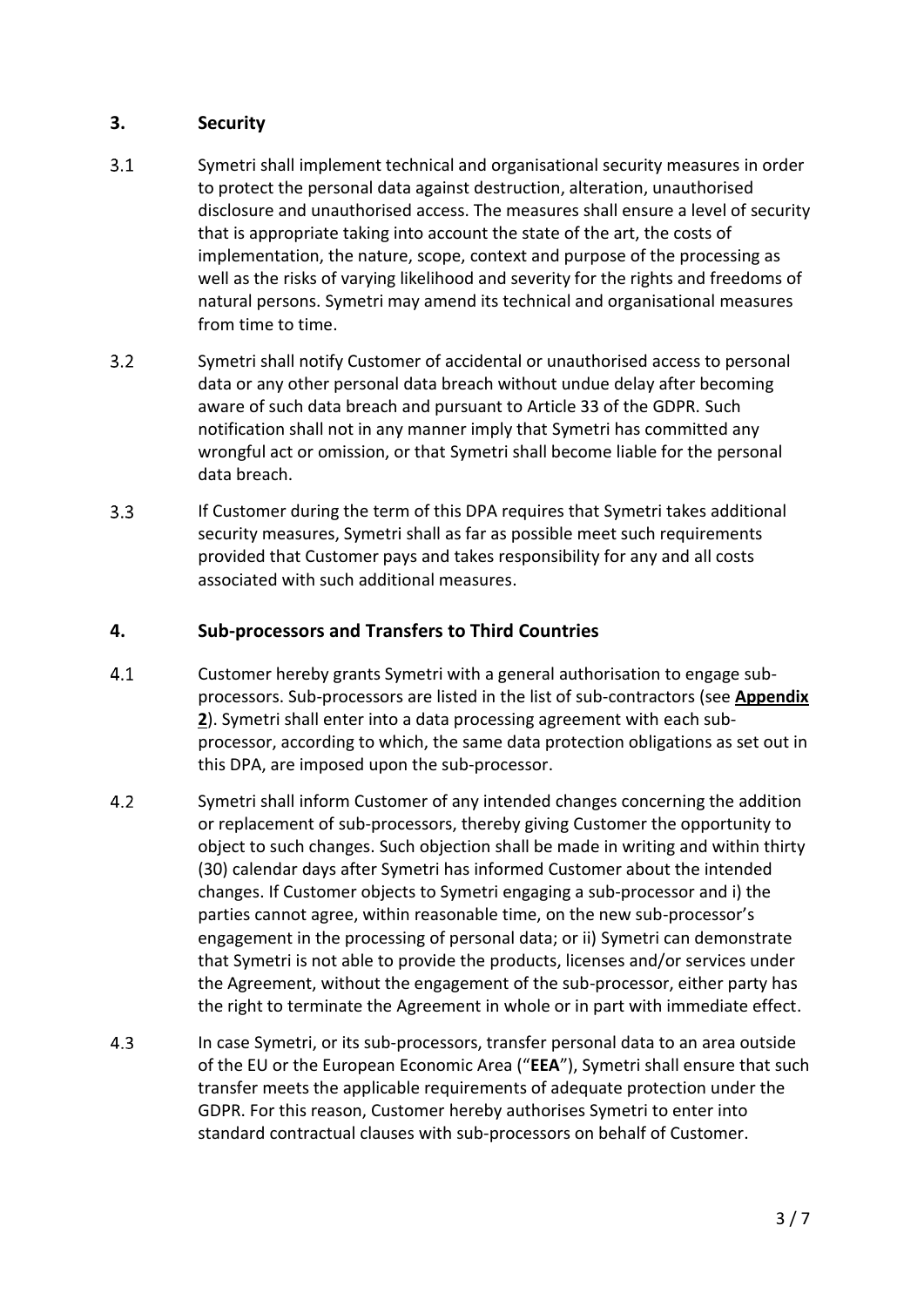#### <span id="page-3-1"></span>**5. Compensation and Limitation of Liability**

- $5.1$ Symetri is not entitled to any compensation for performance of the obligations related to processing of personal data under this DPA, except for such work and costs that arise due to Customer's instructions or audits that entail additional work for Symetri compared with what otherwise follows from the Agreement, for example, requiring Symetri to change its working methods or make customised adaptions on behalf of Customer. In such case, Symetri's from time to time applicable standard fees and prices shall apply.
- $5.2$ Each party shall be responsible for any damages and administrative fines imposed to it under articles 82 and 83 of the GDPR. Any limitation of liability set out in the Agreement shall apply.

#### **6. Term and Termination**

- $6.1$ This DPA enters into force when the Agreement enters into force.
- <span id="page-3-0"></span> $6.2$ Upon termination of the Agreement, Symetri shall delete or return, at the choice of Customer, all the personal data to Customer, delete existing copies and ensure that each sub-processor does the same. For the avoidance of doubt; Symetri may continue to store and analyse or otherwise handle data on an aggregated level (not containing any personal data) after termination of the Agreement.
- <span id="page-3-2"></span> $6.3$ This DPA remains in force as long as Symetri processes personal data on behalf of Customer, including by deletion or returning of personal data according to section [6.2](#page-3-0) above. This DPA shall thereafter cease to apply. Sections [5,](#page-3-1) [6.3](#page-3-2) and [8.3](#page-4-0) shall continue to apply even after this DPA has been terminated.

#### **7. Changes**

- <span id="page-3-3"></span> $7.1$ If provisions of the GDPR change or if a supervisory authority issues guidelines, decisions or regulations regarding the application of the GDPR during the term of this DPA, with the result that this DPA no longer meets the requirements for a data processing agreement, the parties shall make changes to this DPA to meet the requirements.
- <span id="page-3-4"></span> $7.2$ Any changes to Appendix 1 shall be documented by Customer and informed to Symetri in writing no later than thirty (30) calendar days prior to the change coming into effect. If Symetri within such time period informs Customer that Symetri has reasonable objective reasons to oppose to such changes and Customer insists on the change, Symetri has the right to terminate the Agreement in whole or in part with immediate effect.
- $7.3$ Any other changes to this DPA than following from sections [7.1](#page-3-3) or [7.2](#page-3-4) above, shall be made in writing and signed by the parties' authorised representatives, to be binding.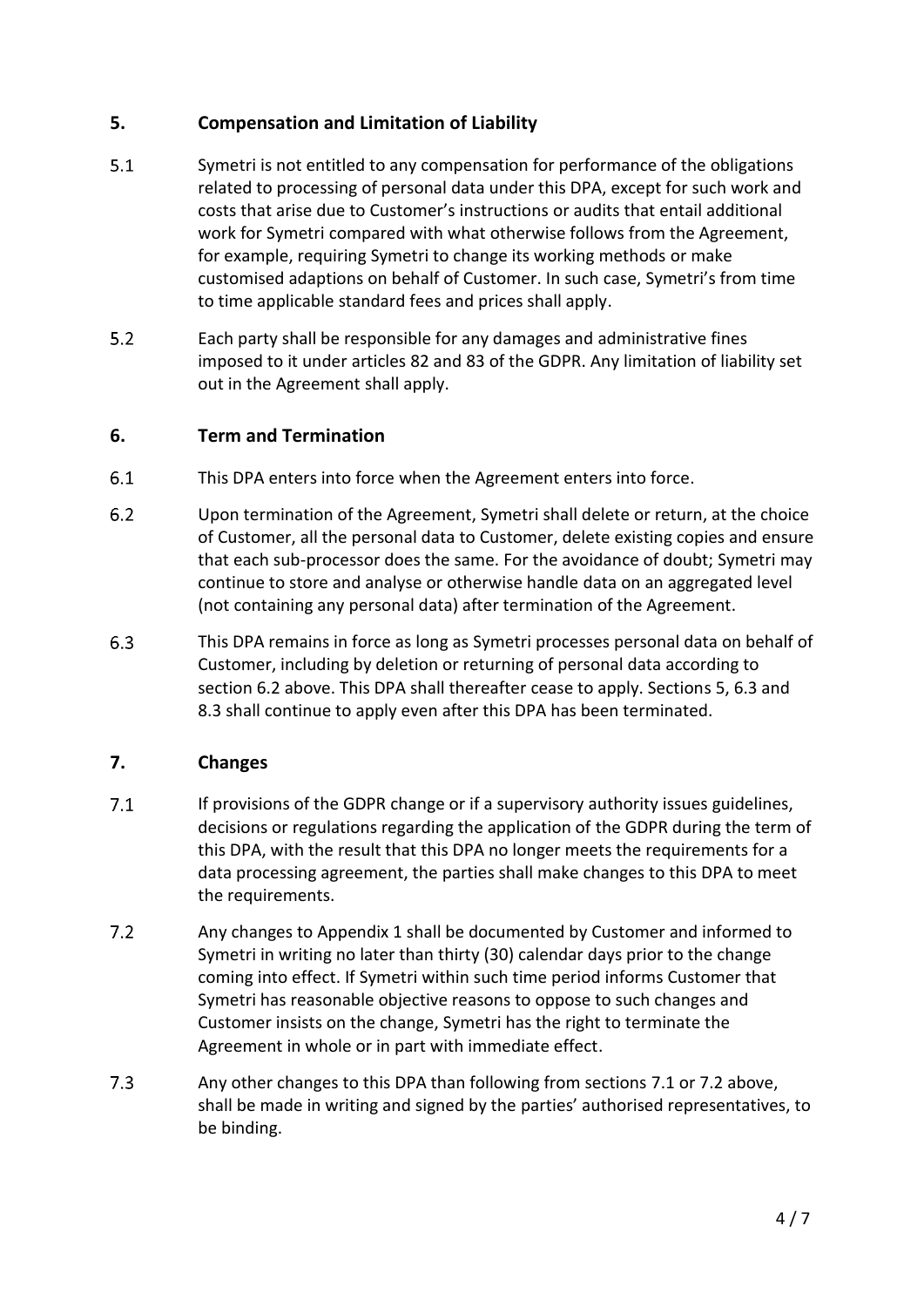#### **8. Miscellaneous**

- 8.1 In the event of deviating provisions between the Agreement and this DPA, the provisions of this DPA shall prevail with regard to processing of personal data and nothing in the Agreement shall be deemed to restrict or modify obligations set out in this DPA, notwithstanding anything to the contrary in the Agreement.
- $8.2$ This DPA supersedes and replaces all data processing agreements between the parties potentially existing prior to this DPA.
- <span id="page-4-0"></span>8.3 Swedish law, except its choice-of-law rules and principles appointing the law of another forum, shall apply to this DPA in all regards. Any dispute arising out of or in connection with this DPA shall be settled in accordance with the dispute resolution provision of the Agreement.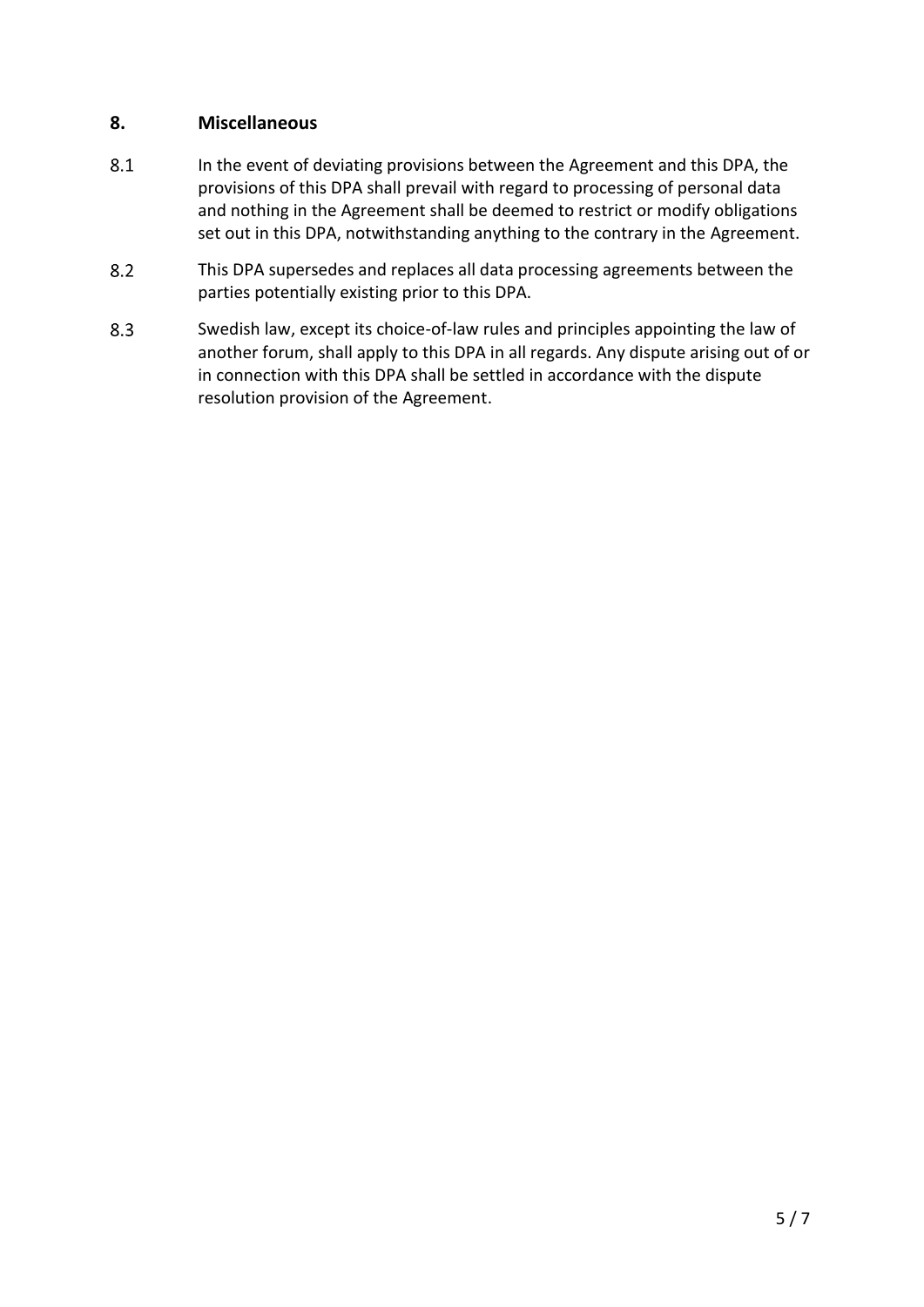# **APPENDIX 1 – INSTRUCTIONS ON PROCESSING OF PERSONAL DATA IN THE CONTEXT OF SYMETRI USER AND LICENSE MANAGEMENT SERVICES**

| <b>Purposes</b>                    | Symetri only processes personal data under the DPA for the<br>purpose of providing authentication and license management<br>service for products and licenses provided by Symetri to Customer<br>(Symetri's "Management Services").                                                                                                                                                                                                                                                                                                                                                                                                                          |
|------------------------------------|--------------------------------------------------------------------------------------------------------------------------------------------------------------------------------------------------------------------------------------------------------------------------------------------------------------------------------------------------------------------------------------------------------------------------------------------------------------------------------------------------------------------------------------------------------------------------------------------------------------------------------------------------------------|
| Types of personal data             | E-mail address, Name, Company belonging or other types of<br>personal data that Customer choses to upload to the Management<br>Services.                                                                                                                                                                                                                                                                                                                                                                                                                                                                                                                     |
| <b>Categories of data subjects</b> | Customer's employees or any other category of data subject, which<br>Customer gives access to the service by using Symetri's<br>Management Services or choses to upload information about when<br>using the Management Services.                                                                                                                                                                                                                                                                                                                                                                                                                             |
| <b>Retention time</b>              | The personal data processed under this DPA shall be deleted by the<br>Customer, or Symetri on the Customer's behalf, when Customer<br>informs Symetri that deletion shall be made. The Customer can<br>choose to delete an individual's personal data within the<br>Management Services.<br>Under no circumstances shall Symetri process the personal data<br>under this DPA for longer than immediately after Symetri has<br>ended providing its Management Services to Customer under the<br>Agreement.                                                                                                                                                    |
| <b>Processing operations</b>       | Within the Management Services the Customer can manage user<br>accounts and licenses by deciding the users that are going to have<br>access to certain licenses and services. Symetri hosts the<br>Management Services as cloud services and thus stores all<br>uploaded personal data and account information on behalf of the<br>Customer.<br>Symetri processes the personal data in all manners necessary to<br>fulfill Customer's order of the products and licenses in relation to<br>storage of data, providing hosting services and otherwise providing<br>the products and licenses via the Management Services in<br>accordance with the Agreement. |